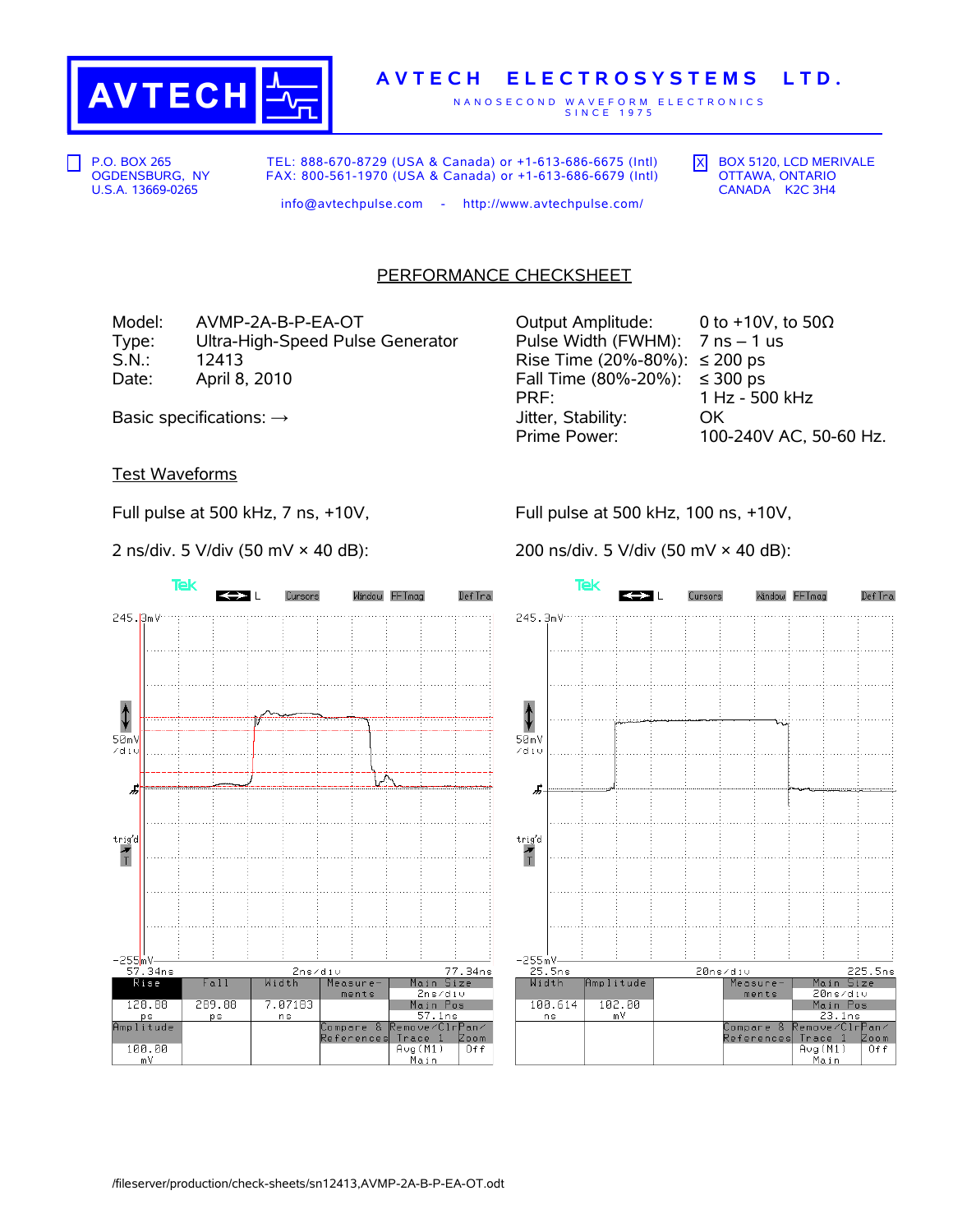Leading edge at 500 kHz, 100 ns, +10V,

1 ns/div. 5 V/div (50 mV × 40 dB):

Trailing edge at 500 kHz, 100 ns, +10V,

1 ns/div. 5 V/div (50 mV × 40 dB):